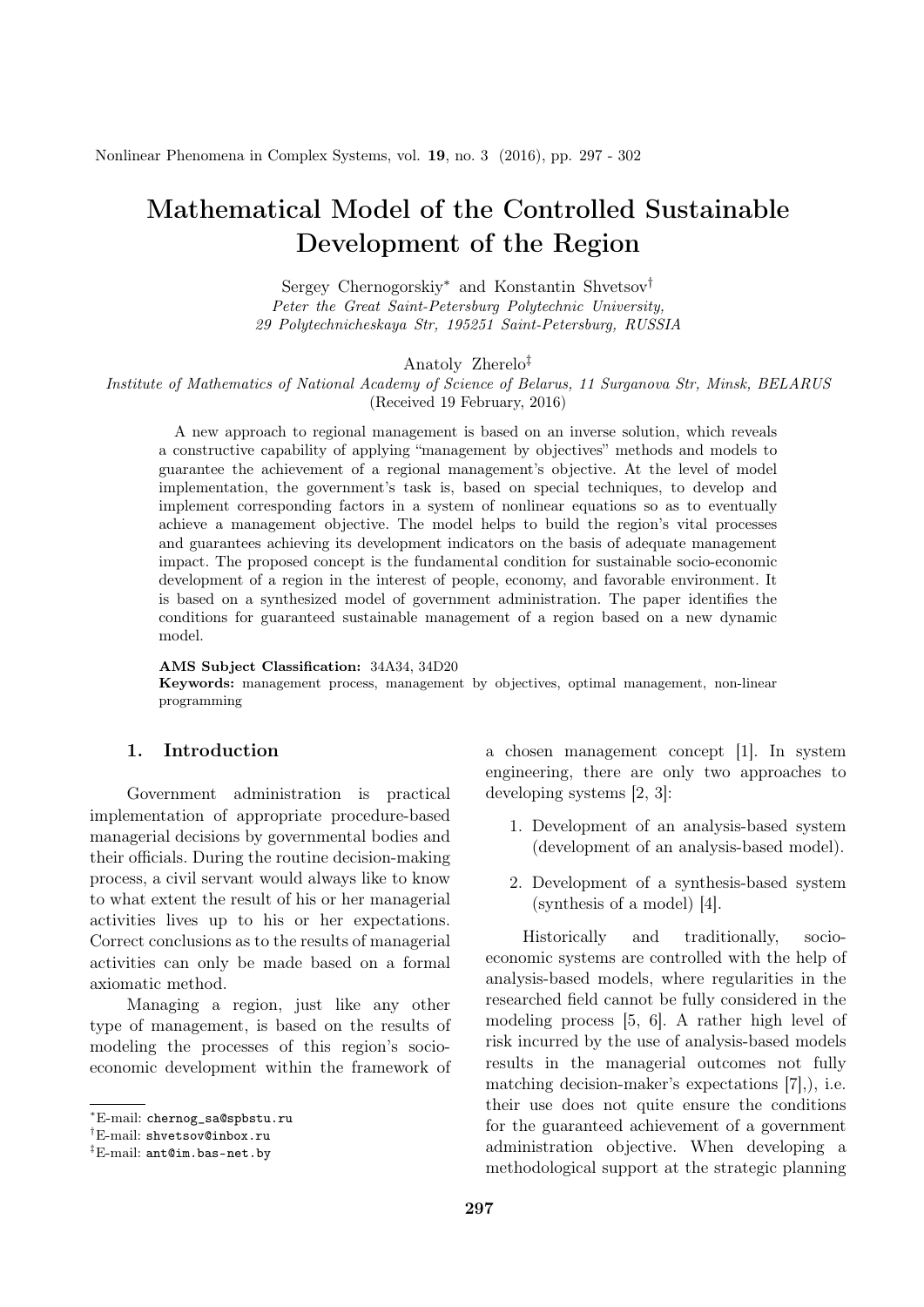stage, one should consider the scientifically proven concepts of socio-economic development risks.

It is preferable to synthesize an administration model rather than develop an analysis-based model. In a synthesized model, the developer can build a process with preset properties as well as consider, in a formal view, the regularities that are common for the subject field  $[8]$ .

The basis for building the concept should be a synthesized process management model (an inverse problem of management process). Burlov [9] identifies three main region's performance indicators::

 $s_1(t)$  is a population size;

 $s_2(t)$  is a number of jobs in real economy;

 $s_3(t)$  is an indicator of energy availability in a region.

System-forming basis for the dynamic model is a system of differential equations (hereinafter - SDE) which describes the changes of the three major system-forming indicators. Regional policy implementation mechanisms are expressed through SDE factors for the benefit of achieving the government ad-ministration objective.

The conclusion of this system of differential equations can be drawn from the scientific and socio-economic interpretation of the meaning of the system-forming region's performance indicators.

# 2. A management model of a region's sustainable socio-economic development

The derivative of the region's population size  $ds_1/dt$  is a population size change rate, which is naturally connected both with the population size itself, where  $s_2$  is a number of jobs in the real economy (economic performance indicator) and  $s<sub>3</sub>$  is an indicator of energy availability in

the region. The change rate  $s_1$  is proportional to the quantitative composition of the region, i.e. the larger the population, the larger its increase [10]:

$$
\frac{ds_1}{dt} = u_1 s_1,
$$

where  $u_1$  is a demographic activity factor.

Let us define the influence of  $s_2$  and  $s_3$  on the population size change rate. The number of jobs in the region's real economy  $s_2$  is determined based on the minimal number of workers at the enterprises needed for production of a certain range of goods and services. For a given value  $s_1$ , the number of filled jobs in the region's real economy  $s_2$ , will decrease the population size change rate by the value  $u_2s_1s_2$ , where  $u_2$  is a childbirth demotivation factor.

For a given value  $s_1$ , the  $s_3$  energy availability indicator will contribute to the increase in the population size change rate by the value  $u_3s_1s_3$ , where  $u_3$  is a factor of energy availability in the region. In other words, the more energy in the region, the higher is the population size growth rate [9].

The first differential equation is rearranged as follows:

$$
\frac{ds_1}{dt} = u_1s_1 - u_2s_1s_2 + u_3s_1s_3.
$$

The derivative of the number of jobs in real economy of the region  $ds_2/dt$  is the change rate of the economic development indicator. The change rate of the economic development indicator  $ds_2/dt$  decreases as long as the number of jobs in real economy is increasing, i.e. the more jobs are in the real economy, the harder it to increase the number of these jobs:

$$
\frac{ds_2}{dt} = -u_4 s_2,
$$

where  $u_4$  is a factor of people's interest in development of the economy. For a given  $s_2$  value, if people are interested in the development of the economy, the population size growth in the region,  $s_1$ , will change the real economy development rate,  $s_2$ , by the value  $u_5s_1s_2$ , where  $u_5$  is the factor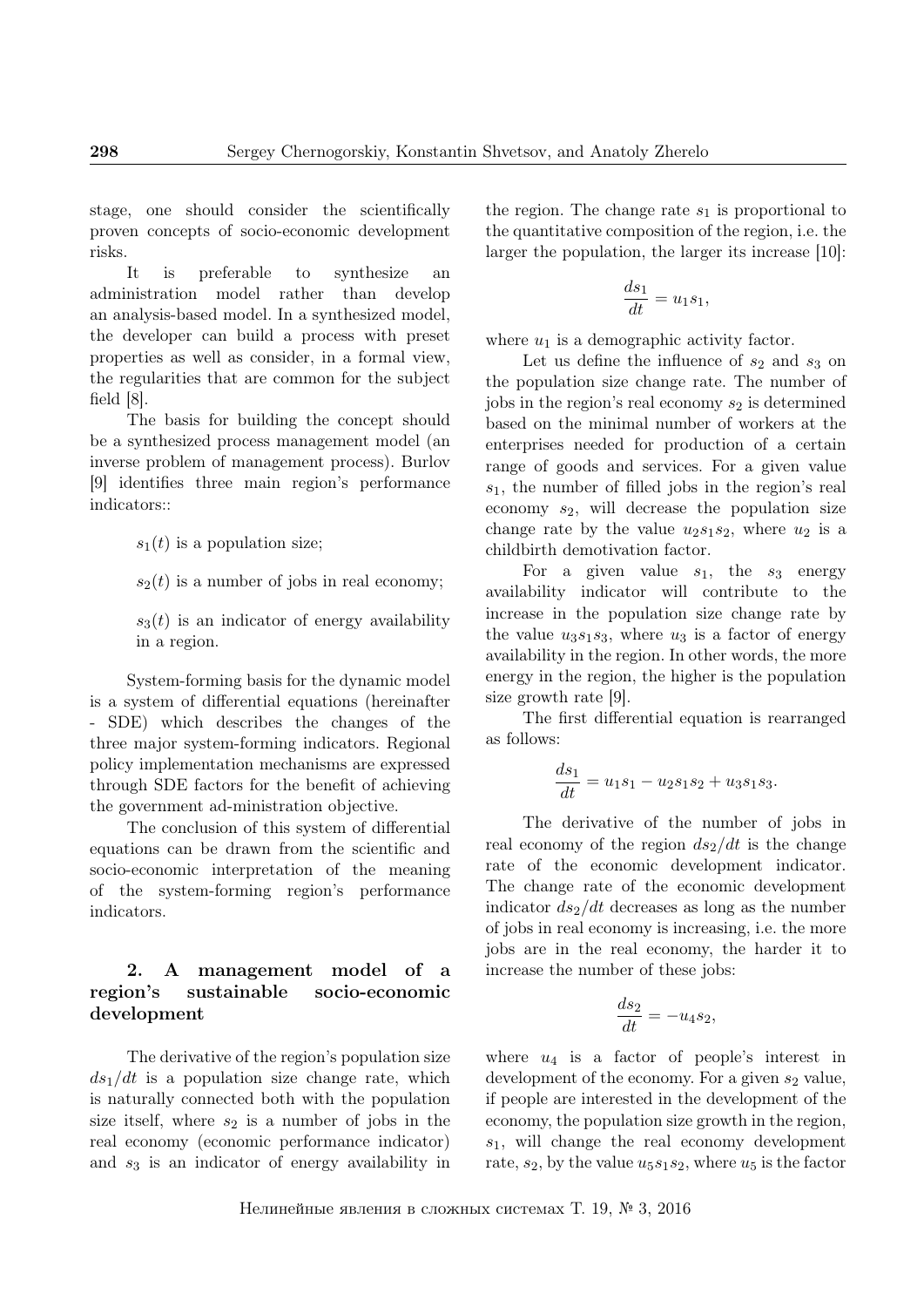of the people's interest in the development of the economy. The manifestation of such a property is objective because it stems from the society's selfpreservation instinct. For a given  $s_2$  value, energy availability in the region,  $s_3$ , will contribute to the growth of the economic development rate,  $s_2$ , by the value  $u_6s_2s_3$ , where  $u_6$  is the factor of energy availability in workplaces. I.e., the more energy is available for the development of real economy, the higher is the economic development growth rate (Burlov, V. 2007). The second differential equation reads:

$$
\frac{ds_2}{dt} = -u_4s_2 + u_5s_1s_2 + u_6s_2s_3.
$$

The derivative of the region's energy availability indicator  $ds_3/dt$  is the change rate of energy availability in the region. The energy consumption change rate is proportional to the amount of the consumed energy, i.e. the more energy is consumed in the society, the higher is the rate of its growth:

$$
\frac{ds_3}{dt} = u_7 s_3,
$$

where  $u_7$  is a factor of the energy availability

development in the region.

For a given value  $s_3$  the growth in the region's population size  $s_1$  will decrease the energy consumption change rate by the value  $u_8s_1s_3$ , where  $u_8$  is a factor of correspondence between the population and energy availability. Population growth decreases the energy availability change rate. For a given value  $s_3$ , an increase in a number of jobs in the real economy  $s_2$  will contribute to a fall in energy availability change rate by the value  $u_9s_2s_3$ , where  $u_9$  is a factor of correspondence between economic development and energy availability. In other words, the more the region's real economy is developed, the less energy there is for one workplace in real economy [9]. Therefore, the third differential equation reads:

$$
\frac{ds_3}{dt} = u_7s_3 - u_8s_1s_3 - u_9s_2s_3.
$$

Thus, the management model of a region's sustainable socio-economic development would have the following form (all indicators are presented as relative, non-dimensional values):

$$
\frac{ds_1(t)}{dt} = u_1^{(0)}s_1(t) - u_2^{(0)}s_1(t)s_2(t) - u_3^{(0)}s_1(t)s_3(t),
$$
\n
$$
\frac{ds_2(t)}{dt} = -u_4^{(0)}s_2(t) + u_5^{(0)}s_1(t)s_2(t) + u_6^{(0)}s_2(t)s_3(t),
$$
\n
$$
\frac{ds_3(t)}{dt} = u_7^{(0)}s_3(t) - u_8^{(0)}s_1(t)s_3(t) - u_9^{(0)}s_2(t)s_3(t),
$$
\n(1)

wherein demographic activity factor,

$$
s_1(t) = \frac{s_1^*(t_0) - s_1^*(t)}{s_1^*(t_0)},
$$

 $s_1^*(t)$  is the population size at time t;  $s_1^*(t_0)$  is the population size at the initial time  $t_0$ ; economic indicator:

$$
s_2(t) = \frac{s_2^*(t_0) - s_2^*(t)}{s_2^*(t_0)},
$$

 $s_2^*(t)$  is the current number of jobs in real economy at the time  $t$ ;  $s_2^*(t_0)$  is a number of jobs in the real economy at the time  $t_0$ ; energy availability indicator:

$$
s_3(t) = \frac{s_3^*(t_0) - s_3^*(t)}{s_3^*(t_0)},
$$

 $s_3^*(t)$  is the current energy availability indicator at the time  $t$ ;  $s_3^*(t_0)$  is the energy availability

Nonlinear Phenomena in Complex Systems Vol. 19, no. 3, 2016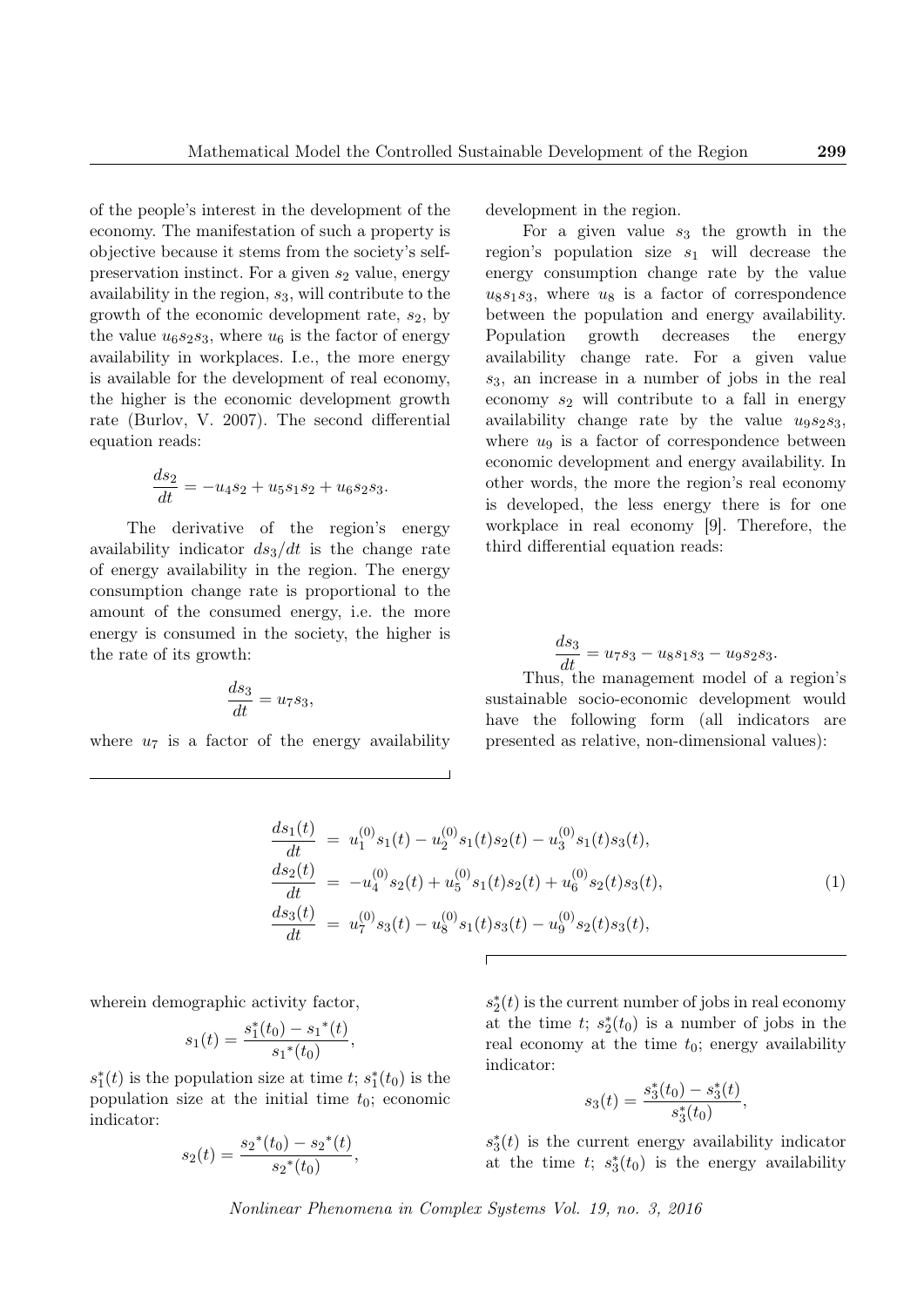indicator at the time  $t_0$ ;

 $u_1$  is the demographic activity coefficient;

 $u_2$  is the childbirth demotivation coefficient;

 $u_3$  is the factor of energy availability in the region;  $u_4$  is the factor of people's interest in economic development;

 $u_5$  is the factor of real economy development;

 $u_6$  is the factor of energy availability at workplaces;

 $u_7$  is the factor of energy availability development in a region;

 $u<sub>8</sub>$  is the factor of population conformity to energy availability;

 $u_9$  is the factor of economic development conformity to energy availability.

### 3. Formalized concept of a regional management

The afore-mentioned nine factors, included to the system of differential equations, are components of a government administration vector, while the administration vector itself, for this particular model, has the following form:

$$
u(t) = \left(u_1^0, u_2^0, u_3^0, u_4^0, u_5^0, u_6^0, u_7^0, u_8^0, u_9^0\right).
$$

The vector of the region's condition for this model is the following one  $s(t) = (s_1(t), s_2(t), s_3(t)).$ 

Such interpretation of the concept of government administration in a region helps to use the following problem of optimal management as the basis for the concept's implementation.

Here is the management problem, based on selection of the control function through a set of numbers, i.e. management per se becomes a function of parameters. It is necessary to define the vector of the region's condition,  $s(t)$  =  $(s_1(t), s_2(t), s_3(t))$ , as a solution of the system (1) with the control vector and boundary conditions:

> $s_1(t)$  is the the region's population size is not defined (the indicator is vacant);

> $s_2(t) = y^*$  is the fixed (a fixed number of jobs in the real economy is preset);  $s_3(t) \Rightarrow \min$ .

Such a problem statement helps to solve the problem of government administration as a nonlinear programming problem with the help of the proven methods [4, 11].

#### 4. Numerical experiment

The standard approach to the analysis of a dynamic system (1) behavior is the study of its equilibrium points, which, in this case, are:

$$
\left(\frac{-u_4u_3u_9 - u_1u_6u_9 + u_2u_6u_7}{u_3u_5u_9 - u_2u_6u_8}, \frac{u_5u_3u_7 - u_4u_3u_8 - u_1u_6u_8}{u_3u_5u_9 - u_2u_6u_8}, \frac{-u_1u_5u_9 + u_2u_5u_7 - u_2u_4u_8}{u_3u_5u_9 - u_2u_6u_8}\right),\n\left(\frac{u_7}{u_8}, 0, -\frac{u_1}{u_3}\right), \left(\frac{u_4}{u_5}, \frac{u_1}{u_2}, 0\right).
$$

Taking into account the economic meaning accorded to  $s_1$ ,  $s_2$  and  $s_3$ , only the third point seems to be of interest. For the selected point, the Jacobi Matrix can be rewritten as follows: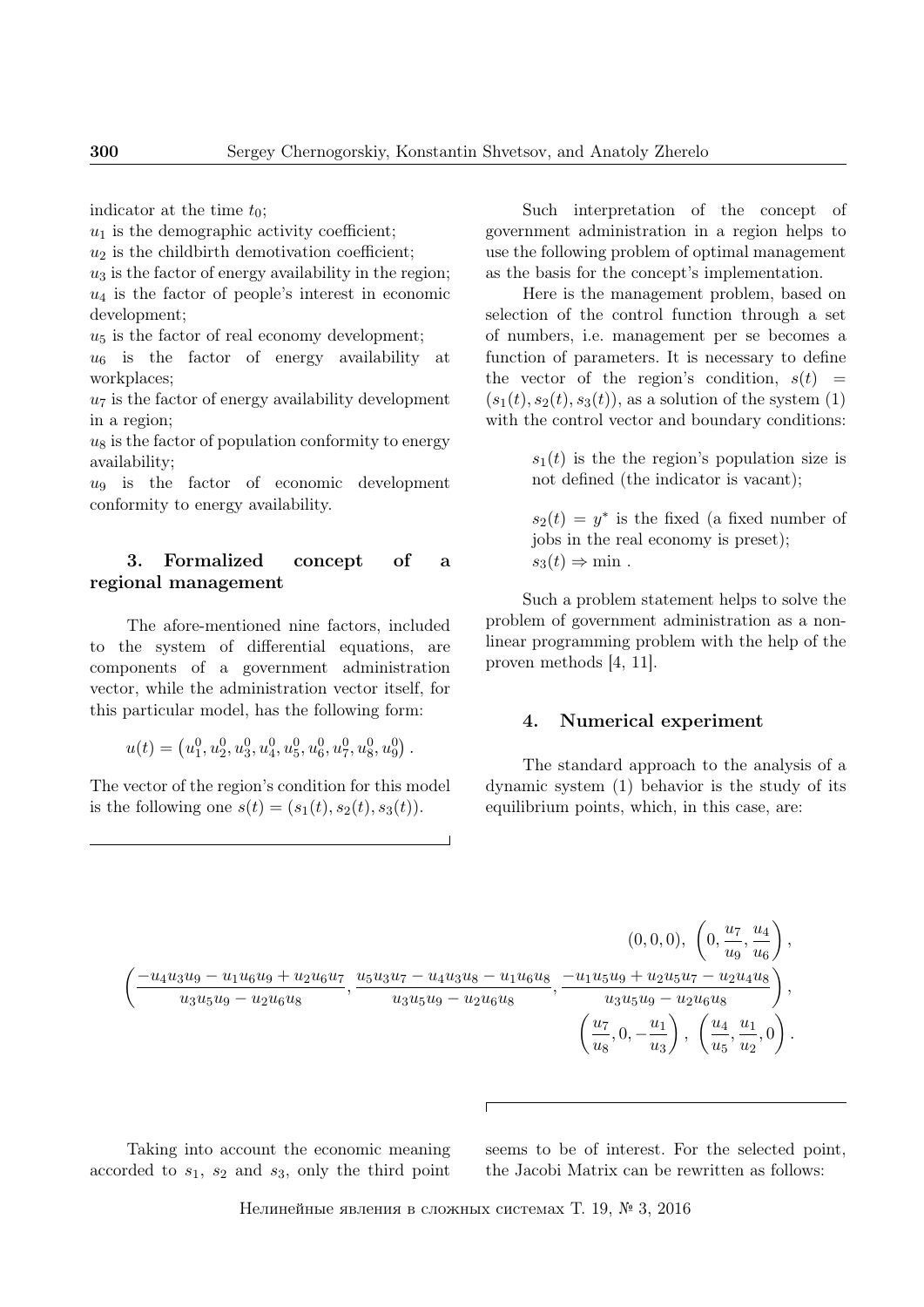$$
D^{-1}\begin{pmatrix} 0 & u_2(-u_4u_3u_9 - u_1u_6u_9 + u_2u_6u_7) & u_3(u_4u_3u_9 + u_1u_6u_9 - u_2u_6u_7) \ u_5(u_5u_3u_7 - u_4u_3u_8 - u_1u_6u_8) & 0 & u_6(u_5u_3u_7 - u_4u_3u_8 - u_1u_6u_8) \ u_8(u_1u_5u_9 - u_2u_5u_7 + u_2u_4u_8) & u_9(u_1u_5u_9 - u_2u_5u_7 + u_2u_4u_8) & 0 \end{pmatrix},
$$

where  $D = u_3u_5u_9 - u_2u_6u_8$ . Using the positivity of  $s_1$ ,  $s_2$ , and  $s_3$  in a chosen point, we have to impose additional conditions on parameters  $u_i$ :

$$
\begin{cases}\nu_3 u_5 u_9 - u_2 u_6 u_8 \neq 0, \\
u_6 = -u_5 + u_4, \\
u_7 > \frac{u_1 u_9 + u_3 u_9}{u_2}, \\
u_7 \neq \frac{u_4 u_3 u_9 + u_1 u_6 u_9}{u_2 u_6}, \\
u_8 = \frac{-u_1 u_5 u_9 - u_5 u_3 u_9 + u_2 u_5 u_7}{u_2 (u_4 - u_6)}.\n\end{cases} \tag{2}
$$

Numerical experiments have been carried out for a set of parameters defined by the grid: they vary from from 1 to 10 with an increment equal to 1. The goal of the experiments have been to select the points where the system demonstrates stable behavior from the whole set of stationary points. Unfortunately, no such points, which would meet these conditions, have been found. But we have identified a subset of points where the system behavior is quite close to a stable one (in this particular case, these are the points for which the value of the real parts of the corresponding eigenvalues does not exceed 0.01). Figure 1 shows the distribution of the steady state points in the phase space

For all points shown in Fig. 1  $\Im m\lambda_1 = 0$ ,  $\Im m\lambda_2 \neq 0$ ,  $\Im m\lambda_3 \neq 0$ , as well as  $\Re e\lambda_1 \Re e\lambda_3$  $0, j = 2, 3.$ 

It should be also noted that one and the same point in the space  $(s_1, s_2, s_3)$  can correspond to different sets of the parameters  $u_i$ , e.g. the point  $(2, 1, 1)$  corresponds to the following sets of parameters  $u_1 = 1, u_2 = 10, u_3 = 9, u_4 = 10,$  $u_5 = 3, u_6 = 4, u_7 = 7, u_8 = 2, u_9 = 3$  and  $u_1 = 2, u_2 = 9, u_3 = 7, u_4 = 9, u_5 = 4, u_6 = 1,$  $u_7 = 7, u_8 = 3, u_9 = 1.$ 

In the figures 2 and 3, the examples of behavior near the point  $(2.05, 2.95, 1.95)$ of the system (1) are shown. In this



FIG. 1: The distribution of stationary points.

example, the parameters are  $u$  $(0.1, 0.1, 0.1, 2.1, 0.1, 2.1, 8.1, 0.1, 4.1).$ 



FIG. 2. The trajectory with initial perturbation (0.0001, 0.0001, 0.0001) at the stable point  $(2.05, 2.95, 1.95).$ 

Nonlinear Phenomena in Complex Systems Vol. 19, no. 3, 2016